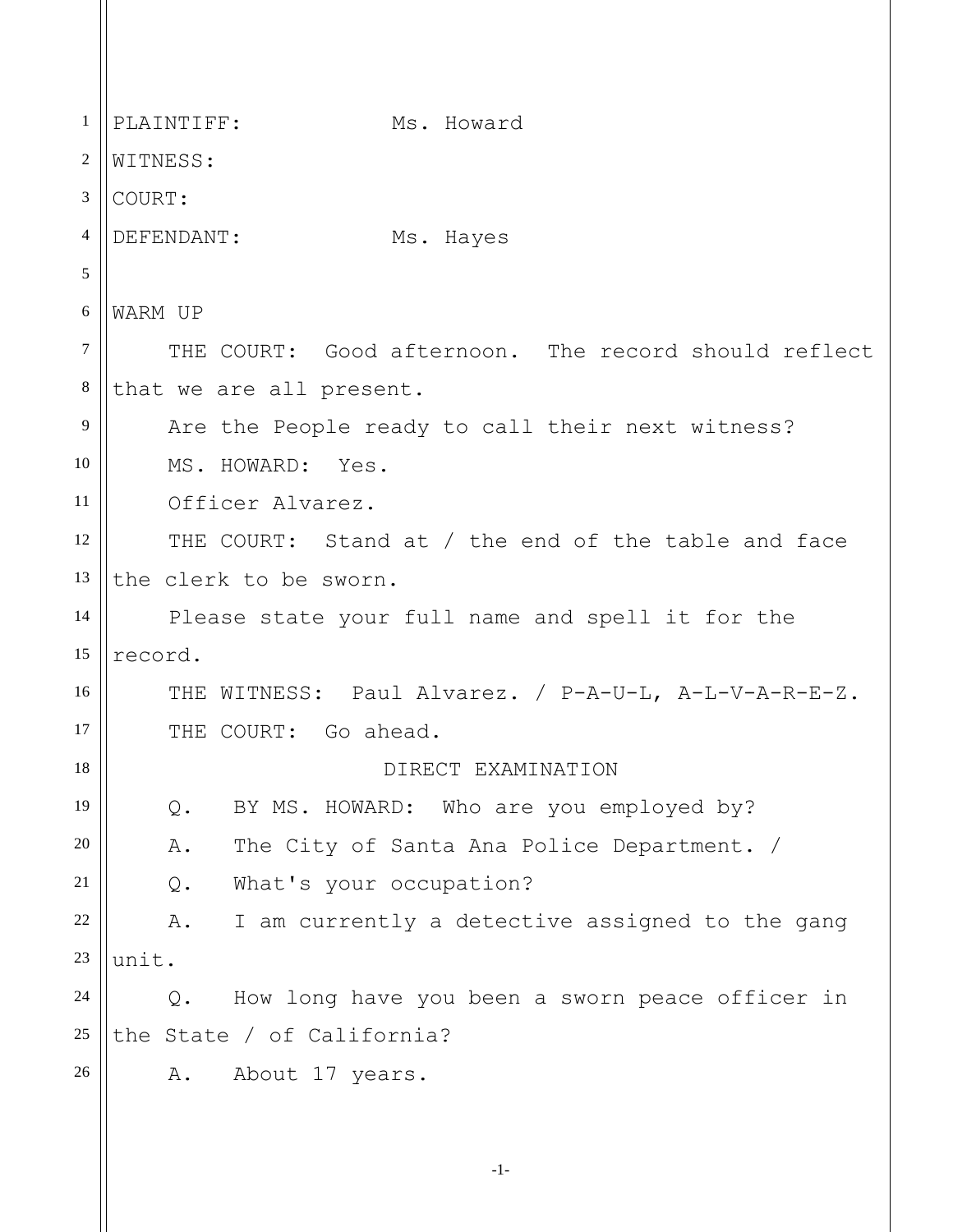-2- 1 2 3 4 5 6 7 8 9 10 11 12 13 14 15 16 17 18 19 20 21 22 23 24 25 26 Q. Were you on duty the evening of July 14th, 2010, at 9:10 p.m., and you responded / to 306 South Buckley? A. Yes. Q. How many times had you been to that location that evening? A. That was my second time. Q. Prior to / 9:10, what time were you dispatched to the location the first time? A. It was around 8:30 p.m. MS. HAYES: Your Honor, if I can / make an objection. I could be wrong, but I believe that the People asked if he was on duty July 14th. MS. HOWARD: If I did, I \*/ meant January 14th. THE COURT: I wrote down July, also. That's why I was looking at the complaint again. What is the correct date? THE WITNESS: It would have / been January. THE COURT: Thank you. Next question. Q. BY MS. HOWARD: Were you in a marked police car? A. Yes. Q. And a marked uniform? A. Yes. Q. Can you describe what your uniform / looked like.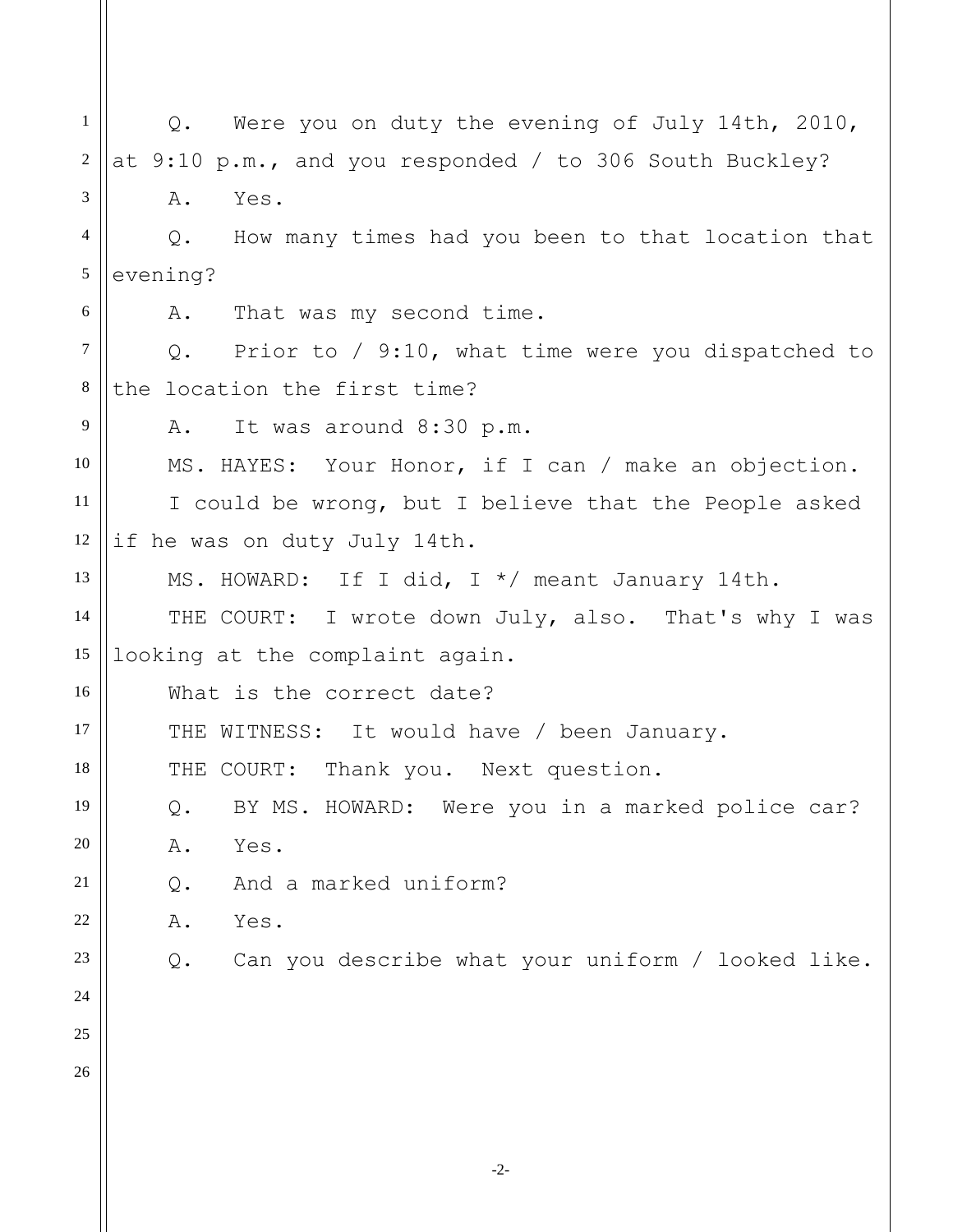| $\mathbf{1}$                |            |                                                         |
|-----------------------------|------------|---------------------------------------------------------|
|                             | Α.         | Navy blue with patches that say Santa Ana on them.      |
| $\sqrt{2}$                  |            | I wear a badge on the left chest, a name plate on the / |
| $\ensuremath{\mathfrak{Z}}$ |            | right. Navy blue pants and black boots. Also, I have a  |
| $\overline{4}$              | duty belt. |                                                         |
| $\sqrt{5}$                  | Q.         | Is that your regular uniform that you wear?             |
| $\sqrt{6}$                  |            | A. Yes, ma'am. That's it. /                             |
| $\boldsymbol{7}$            |            |                                                         |
| $\,8\,$                     |            | **END OF WARM UP**                                      |
| $\overline{9}$              |            |                                                         |
| 10                          |            |                                                         |
| 11                          |            |                                                         |
| 12                          |            |                                                         |
| 13                          |            |                                                         |
| 14                          |            |                                                         |
| 15                          |            |                                                         |
| 16                          |            |                                                         |
| 17                          |            |                                                         |
| 18                          |            |                                                         |
| 19                          |            |                                                         |
| 20                          |            |                                                         |
| 21                          |            |                                                         |
| $22\,$                      |            |                                                         |
| 23                          |            |                                                         |
| 24                          |            |                                                         |
| 25                          |            |                                                         |
| 26                          |            |                                                         |
|                             |            |                                                         |
|                             |            |                                                         |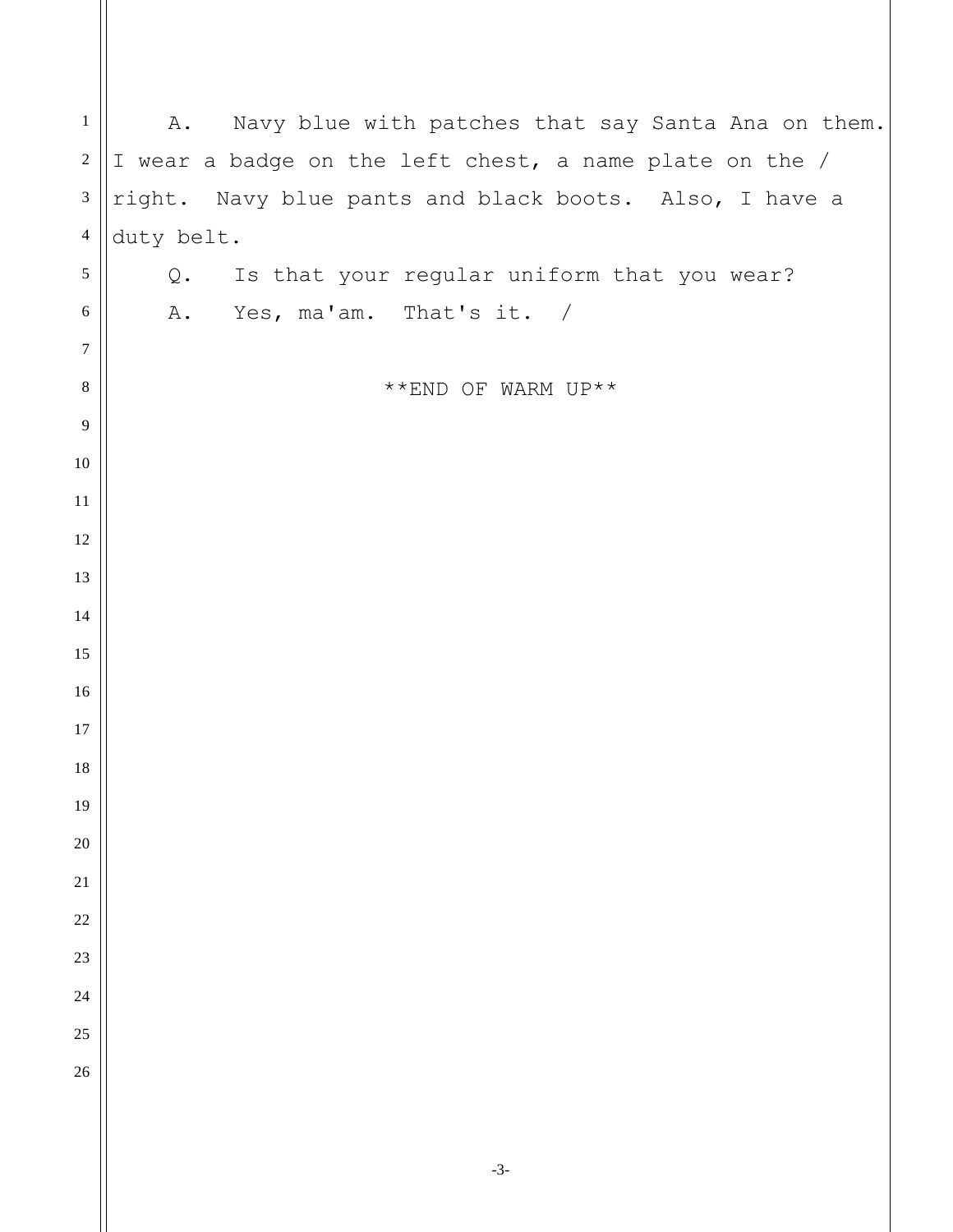1 2 3 4 5 6 7 8 9 10 11 12 13 14 15 16 17 18 19 20 21 22 23 24 25 26 EXAM Q. BY MS. HOWARD: Were you assigned to the call as a follow officer? A. Yes, ma'am. Q. Is that a term that you are familiar with and could explain? A. Yes. / Q. What is a follow officer? A. It is the officer who assists the primary handling officer. Q. Did you arrive with Officer Palmer or after him? A. Shortly / after. Q. How much after? A. From what I observed when I pulled up, I would guess about a minute. Q. Can you describe what you saw as / you drove up to 306 South Buckley. A. As I was pulling up behind Officer Palmer's police car, I saw him standing in front / of the residence. It appeared he was speaking with a male who might have been agitated. Q. What makes you believe that?

-4-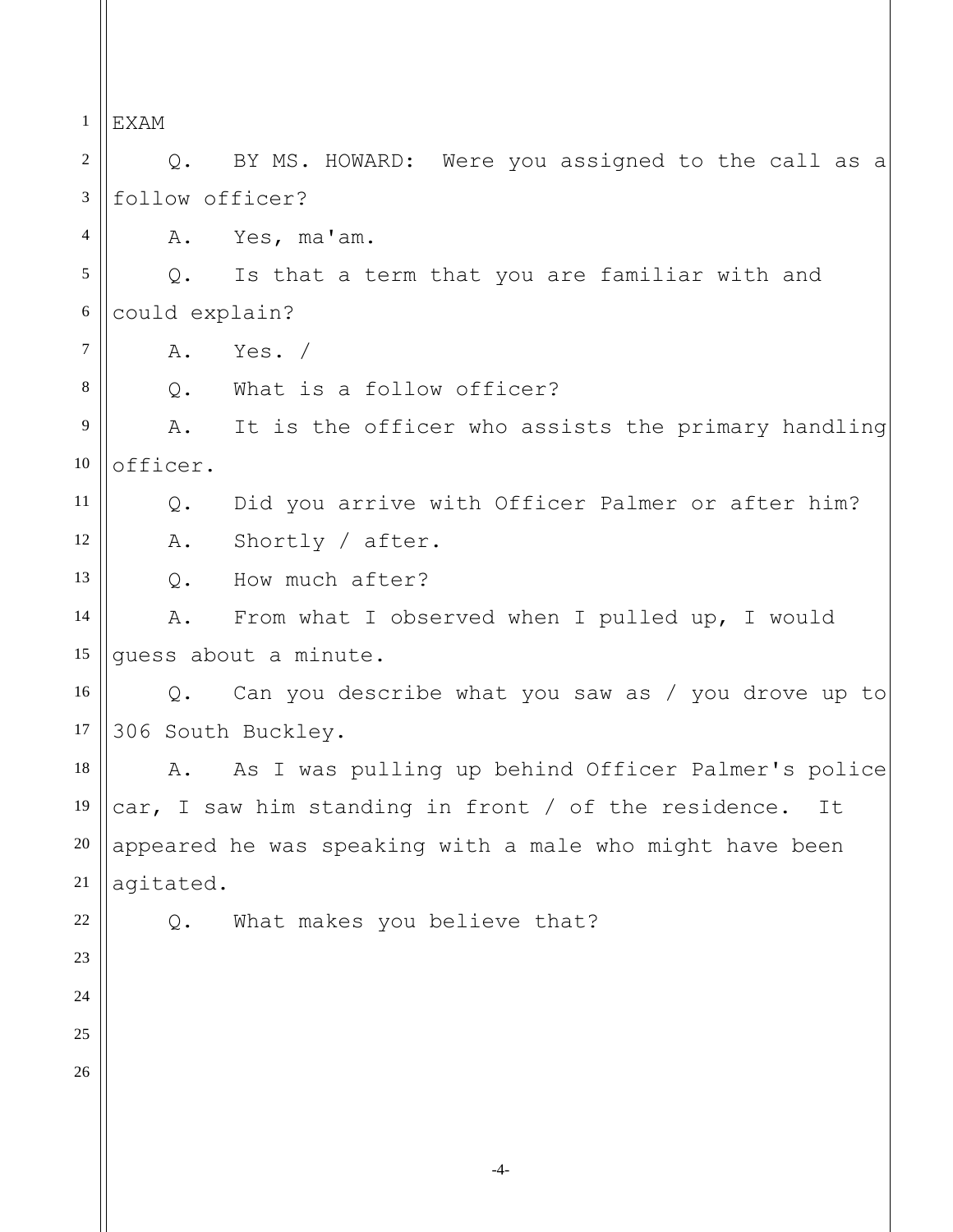1 2 3 4 5 6 7 8 9 10 11 12 13 14 15 16 17 18 19 20 21 22 23 24 25 26 A. As I observed the / male, he appeared to be kind of having his arms stretched out from his sides about shoulder height and moving them kind of quickly, from / what I can recall. So I parked my police vehicle behind his and started to walk up towards where Officer Palmer was. Q. Now, other than / Officer Palmer and this male, how many other people did you observe? A. I saw about 50 people who were out in front of the residence. \*/ Q. And the person you initially saw Officer Palmer speaking with, do you see him in the courtroom right now? A. I do. Q. Can you describe what / he is wearing and where he is seated. A. He is the person sitting next to the attorney at the table. He is wearing a black / sweater and dark pants. MS. HOWARD: May the record reflect the witness has identified the defendant? THE COURT: All right. The record may so reflect. MS. HOWARD: Thank you. THE COURT: Next question, / please. Q. BY MS. HOWARD: Now, as you drove up, where did you park? A. I parked behind Officer Palmer's police car. Q. About how many feet?

-5-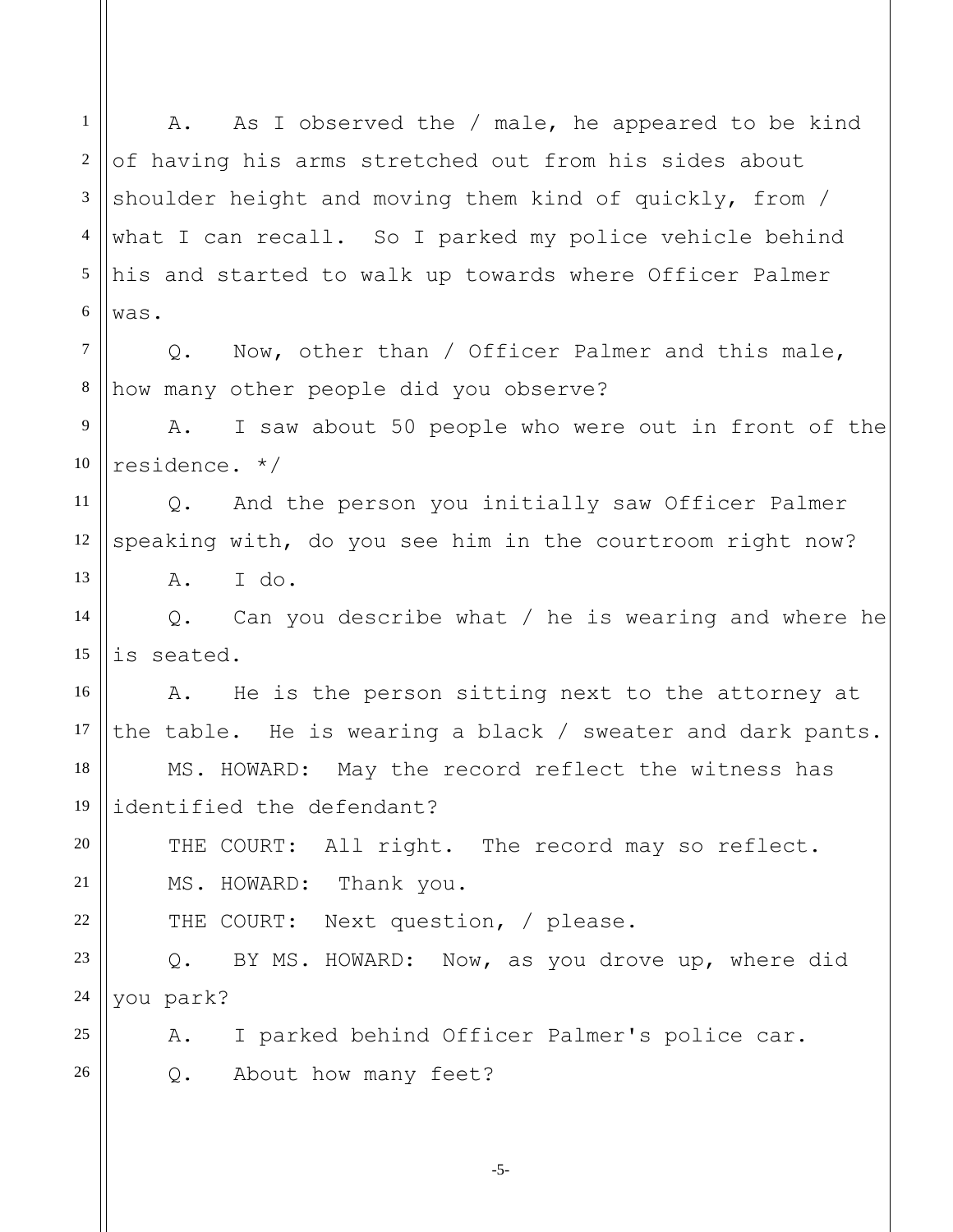A. I would say probably / within three feet or so. Q. And then what did you do when you pulled up within three feet? A. I got out of the vehicle and / I quickly made my way over to where Officer Palmer was speaking with this male. Q. Now, at that point in time were the other people / coming towards your location, or not? A. Yes. They were walking towards Officer Palmer and the male, which also would have been towards my direction. Q. When / you say walking in your direction, do you mean they were casually walking towards you? A. Not at all, ma'am. They were all moving very rapidly. \*/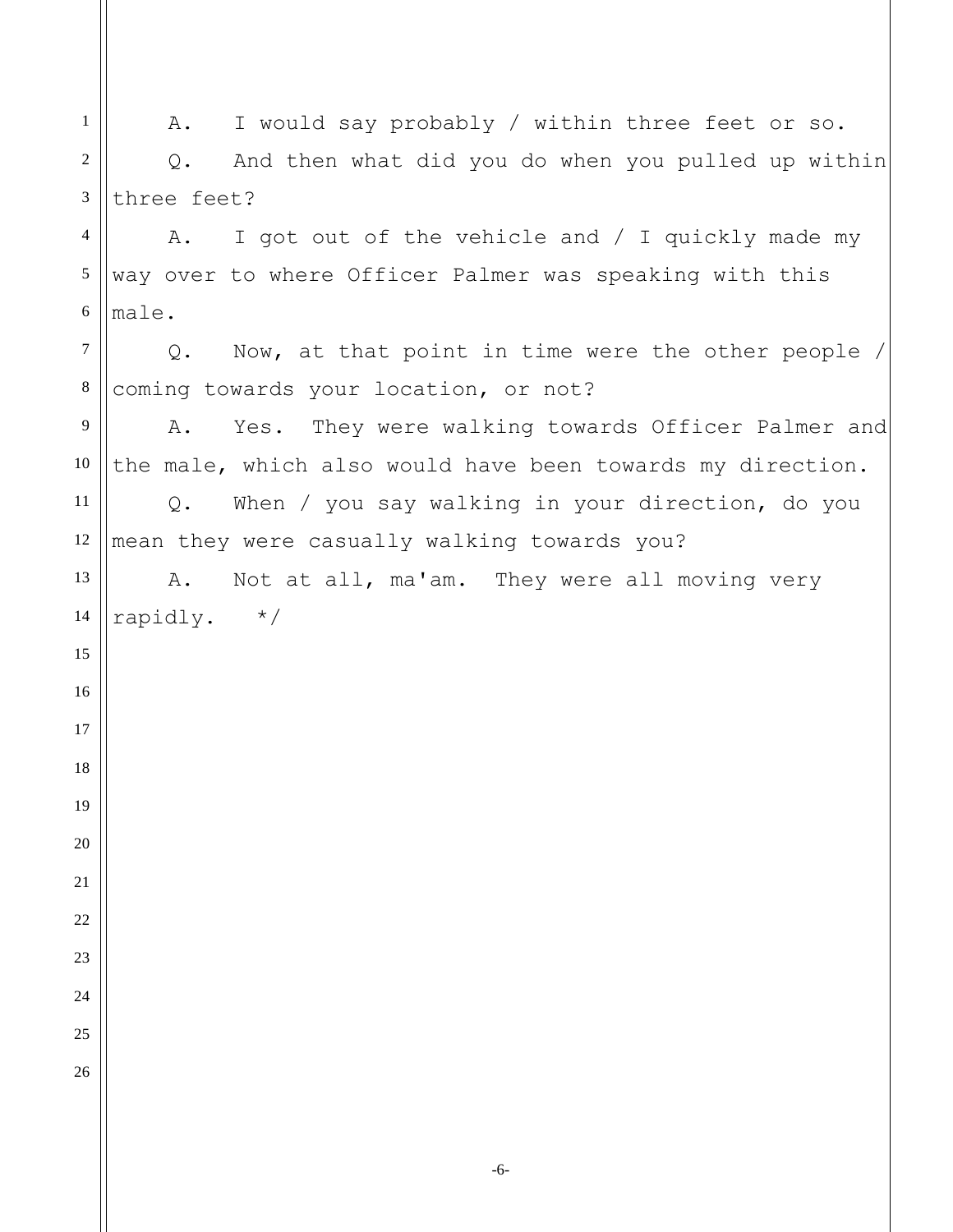START TYPING

1

2 3 4 5 6 7 8 9 10 11 12 13 14 15 16 17 18 19 20 21 22 23 24 25 26 Q. BY MS. HOWARD: Okay. What happened next? A. As I approached them, I extended my hands and I told everybody to step back immediately and to remain calm. I / was standing between the crowd and Officer Palmer and the man. Q. When you testified you put your hands up, can you describe what you did / with your hands. A. I raised my hands up about chest high, palms open, and extended my arms out towards the crowd. I told them to / step back. Q. Did the partygoers comply? A. No. Q. Now, were you hearing anything during this point in time? A. Several things. Q. What were you hearing? A. I could / hear the crowd yelling loudly. I also heard an argument starting behind me between Officer Palmer and the defendant. Everything was very loud, and I / wasn't able to make out what was being said. Q. Did you give any commands to the crowd? A. Yes, I did. Q. What did you do?

-7-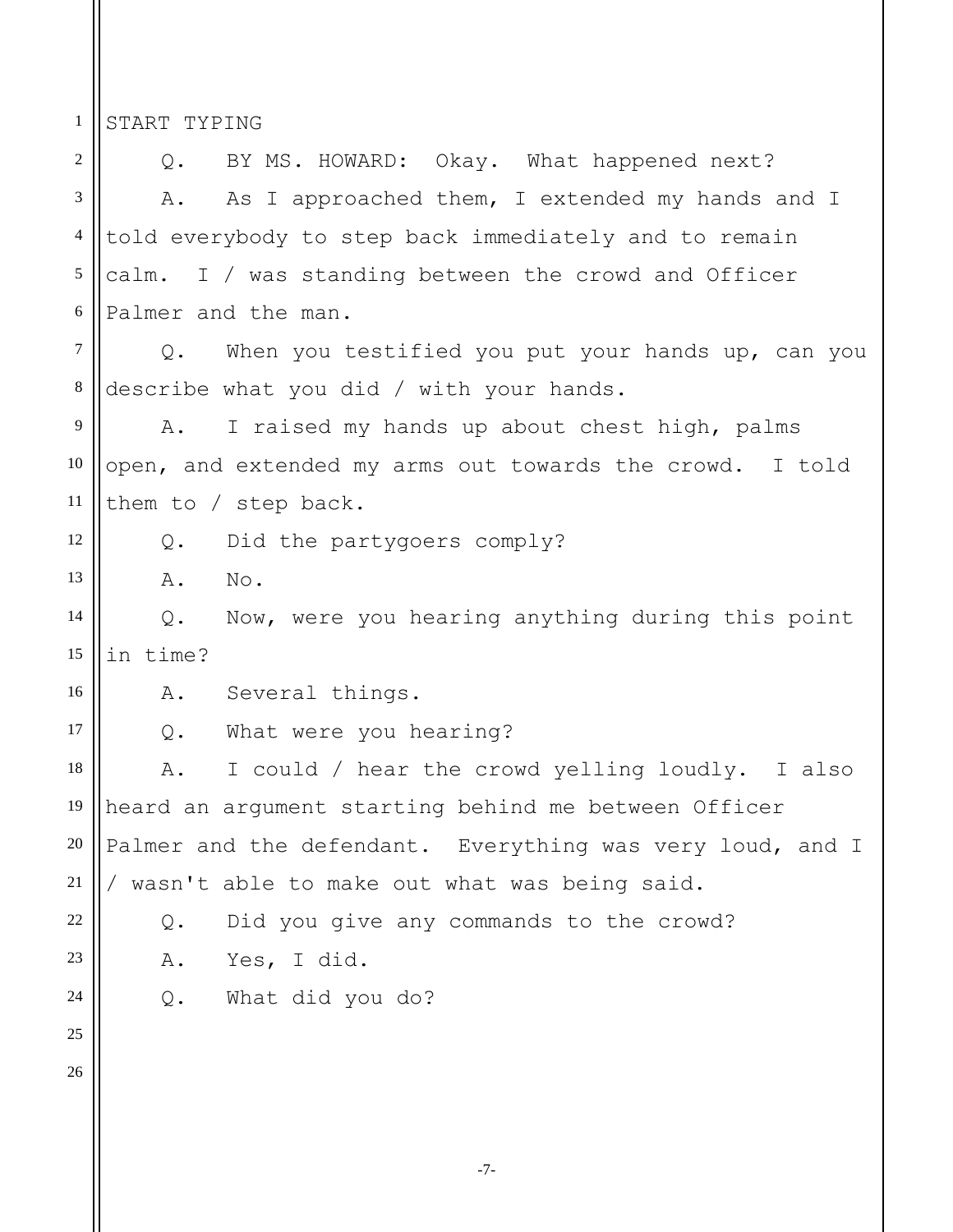1 2 3 4 5 6 7 8 9 10 11 12 13 14 15 16 17 18 19 20 21 22 23 24 25 26 A. I / told the crowd to step back and calm down several times. They didn't comply with my commands and kept advancing forward towards me. Q. Did you / hear the defendant say anything during that time? A. Yes, I did. But, again, everything was so loud, I couldn't discern what was really being said. \*/ MS. HAYES: Objection. Move to strike the answer as speculation. THE COURT: Overruled. The answer remains. Q. MS. HOWARD: Now, you were facing the crowd; is that right? A. Yes. Q. Did you know / what was going on behind you, other than hearing an argument? A. At one point I turned around and looked over my shoulder to see what / was going on. Q. And when you looked over your shoulder, what did you see? A. It appeared that Officer Palmer was struggling to handcuff the defendant / and trying to put him in the back of the police car. Q. Was the defendant resisting being put in handcuffs at that time? A. Yes.

-8-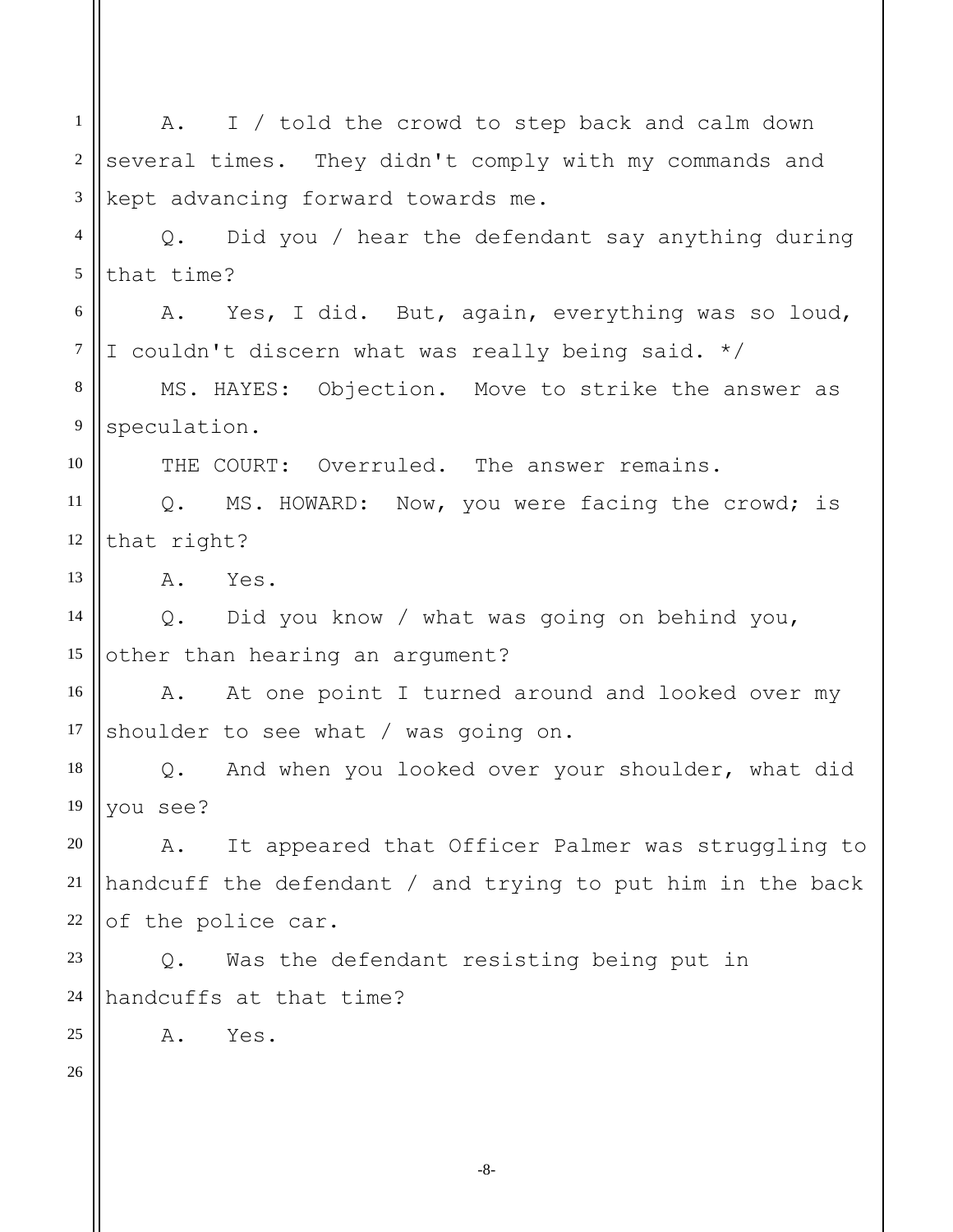1 2 Q. All / right. And did you then turn around and look at the crowd after that?

A. Yes.

3

8

9

10

11

15

16

4 5 Q. What had you noticed, if anything, when you looked back / at the crowd?

6 7 A. It appeared to me that the crowd had gotten bigger and started to encircle the police car and us.

Q. Did you have / any way for egress or escape? MS. HAYES: Objection. Speculation.

THE COURT: Overruled.

THE WITNESS: No, I did not.

12 13 14 Q. BY MS. HOWARD: Had anyone in the crowd made physical contact with either you or / Officer Palmer at that point?

A. Contact with me, yes.

Q. Describe what happened to you.

17 18 19 20 21 22 A. The crowd kept coming forward and did not comply with my \*/ commands to get back. Several people began pushing forward. I started to push back to try to create some space between myself and the crowd / and to try to keep people away from where Officer Palmer was with the man.

23 24 Q. Were you just using your hands when you were pushing / the crowd back?

25 26 A. I had my baton in both hands across my chest and pushed out that way.

-9-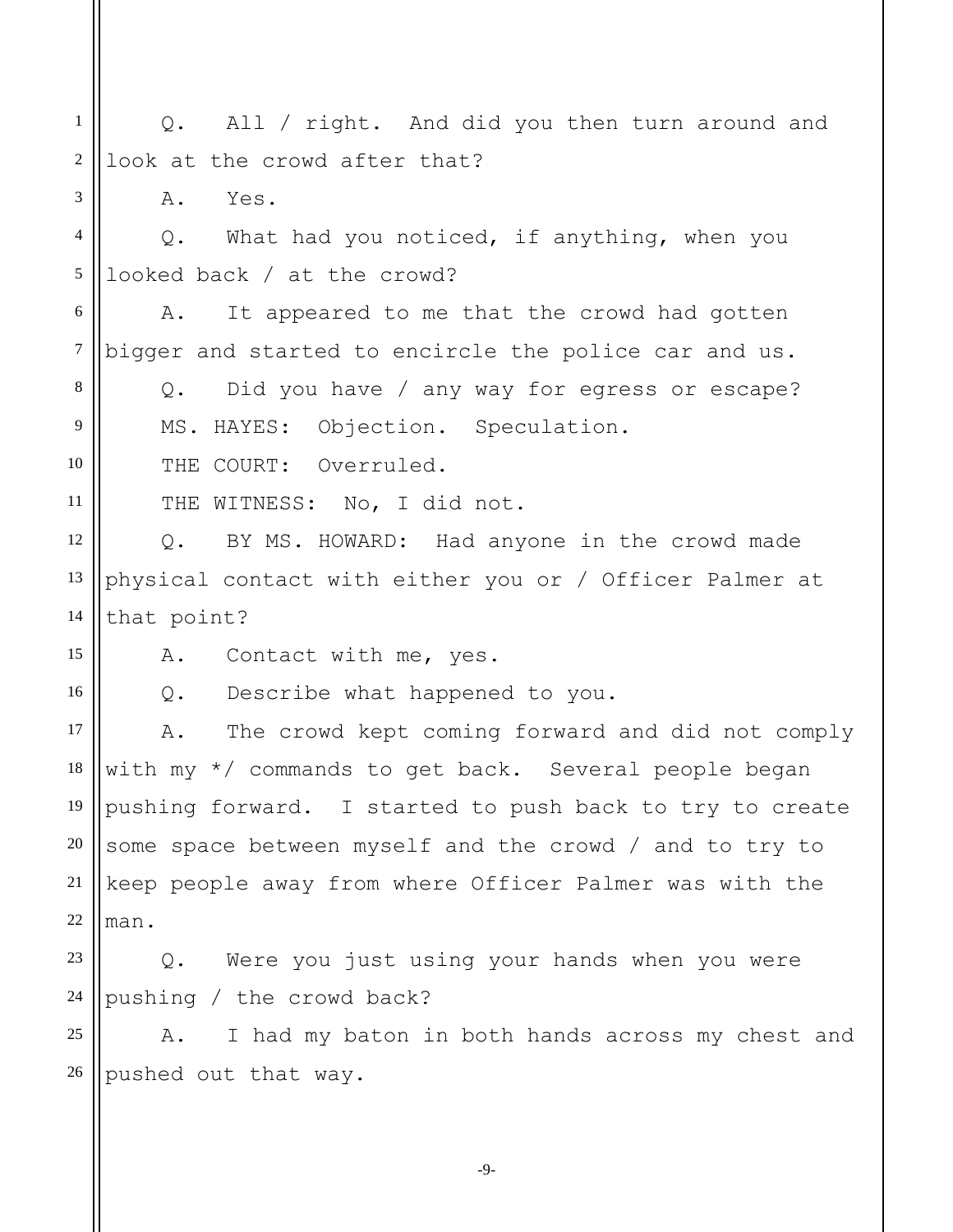| 1               | Q. Did anyone make contact with you?                      |  |  |
|-----------------|-----------------------------------------------------------|--|--|
| $\overline{2}$  | A. Yes. / Several people were pushing against me          |  |  |
| $\mathfrak{Z}$  | trying to get to the defendant.                           |  |  |
| 4               | MS. HAYES: Objection, your Honor.                         |  |  |
| 5               | THE COURT: Sustained. Everything after "pushing           |  |  |
| 6               | against me" is stricken.                                  |  |  |
| $\overline{7}$  | Q. BY MS. HOWARD: What happened / after you had           |  |  |
| $8\phantom{.0}$ | been pushed?                                              |  |  |
| 9               | A. Well, at some point during this I had requested        |  |  |
| 10              | backup on my police radio.                                |  |  |
| 11              | Q. Had any other officers arrived up / to that            |  |  |
| 12              | point?                                                    |  |  |
| 13              | A. Not yet. At some point I remember seeing some          |  |  |
| 14              | officers arrive on scene and start to form a line to move |  |  |
| 15              | the / crowd back away from us.                            |  |  |
| 16              | Q. In your opinion, did the situation escalate after      |  |  |
| 17              | you were pushed?                                          |  |  |
| 18              | A. I believe it did.                                      |  |  |
| 19              | Did you continue to give / command for the crowd<br>Q.    |  |  |
| 20              | to step back?                                             |  |  |
| 21              | I did, but it was not successful.<br>Α.                   |  |  |
| 22              | How long was it before other officers arrived to<br>$Q$ . |  |  |
| 23              | assist?                                                   |  |  |
| 24              | From $*/$ when I first arrived, you mean?<br>Α.           |  |  |
| 25              | Yes. Only if you know or can estimate for us.<br>Q.       |  |  |
| 26              |                                                           |  |  |
|                 |                                                           |  |  |
|                 |                                                           |  |  |

-10-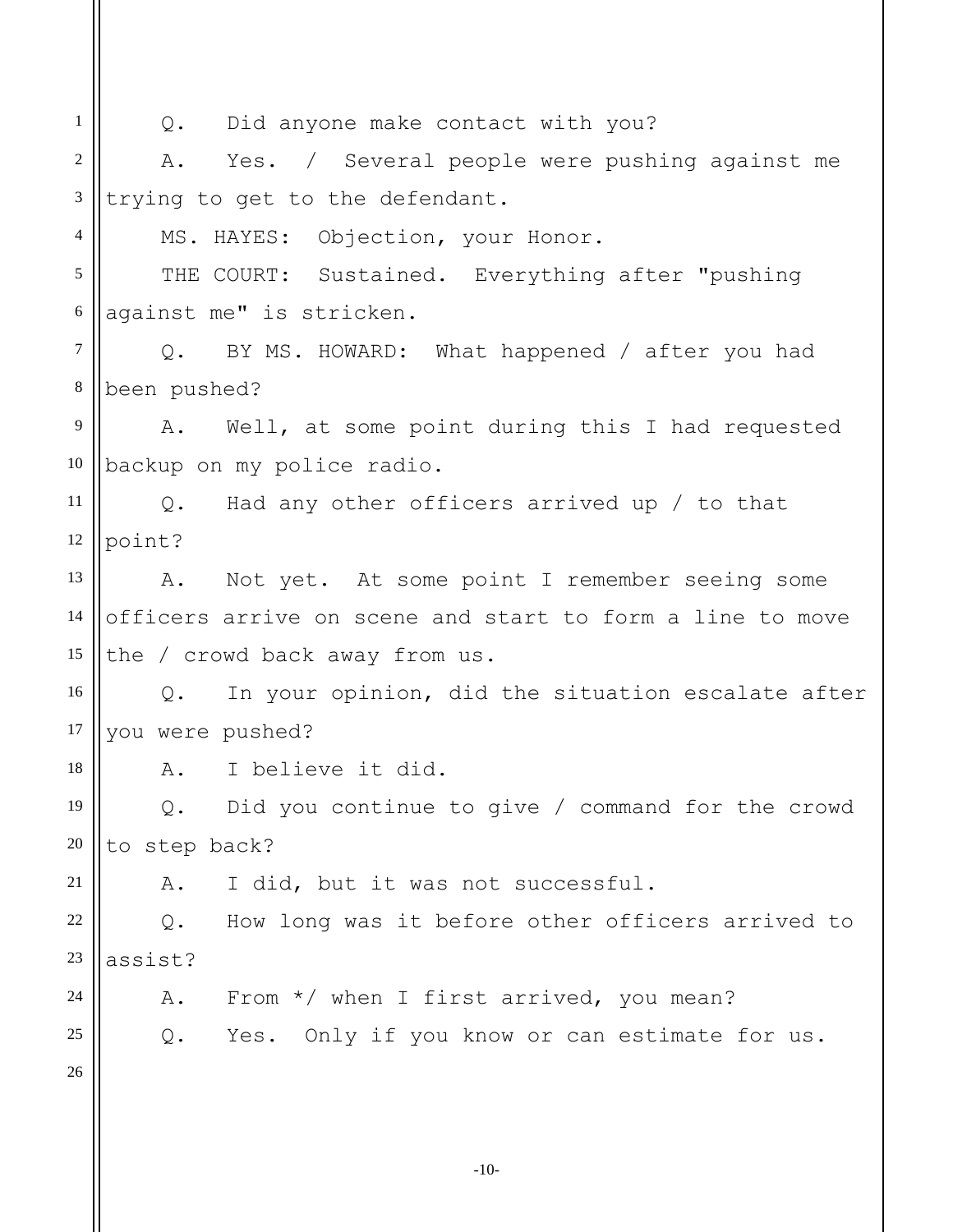1 2 3 4 5 6 7 8 9 10 11 12 13 14 15 16 17 18 19 20 21 22 23 24 25 26 A. The first officers were on scene in two minutes, / and others continued to respond to the scene thereafter. Q. How long before there was, as you described it, a line of officers? A. I would estimate / four to five minutes. Q. Do you know whether or not those officers were organized into teams of some sort? A. Eventually they were. Q. And do you / know if there were any arrests made that evening? A. Yes. There were several. Q. Did you personally place anyone under arrest? A. No, I did not. MS. HOWARD: Nothing / further. THE COURT: Cross. CROSS-EXAMINATION Q. BY MS. HAYES: So you did not arrive at the same time as Officer Palmer, right? A. Correct. Q. And you are basing it on the fact that / he was already out of his vehicle when you arrived? A. Yes. Q. And you saw Officer Palmer speaking to an individual. You didn't know who it / was at that time, right? A. Correct.

-11-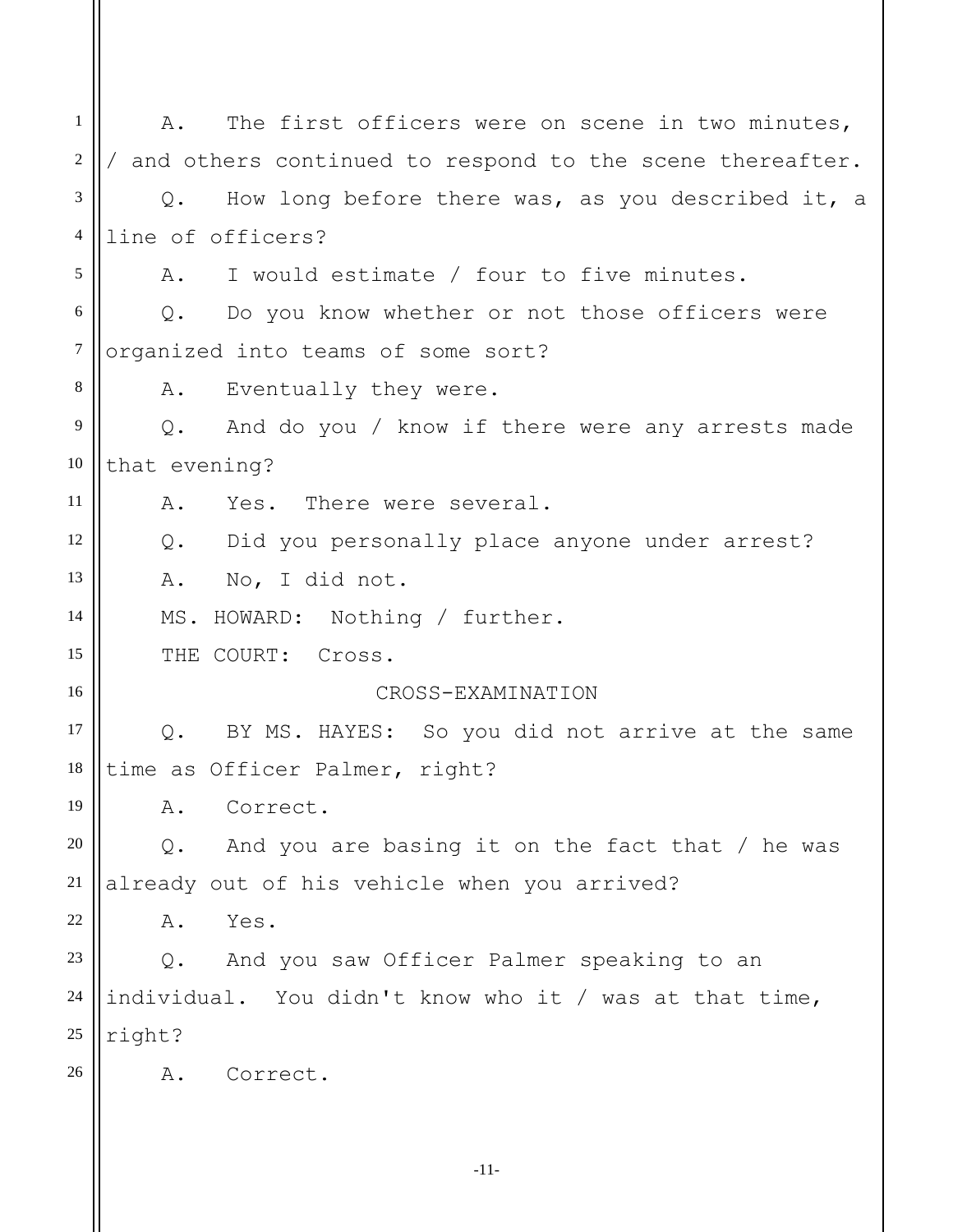1 2 3 4 5 6 7 8 9 10 11 12 13 14 15 16 17 18 19 20 21 22 23 24 25 26 Q. I thought I heard something earlier -- and correct me if I am wrong. Did you say this was your / second time out there? A. Yes. Q. Okay. So you had been out there by yourself or with another officer previously? A. With another officer. Q. And that was \*/ Officer Nelson? A. Correct. Q. When you went out there the first time, do you recall approximately what time it was? A. Not exactly, but I believe it / was around 8:30 p.m. Q. Did you speak with anybody on that first visit that you made to the scene? A. No. Q. Did you even / get out of your vehicle? A. No. Q. So you just accompanied Officer Nelson and watched him get out of his vehicle and do something? A. No. Q. What / did you do? A. By the time I arrived, Officer Nelson had already handled the call and he was getting back into his police car to / leave.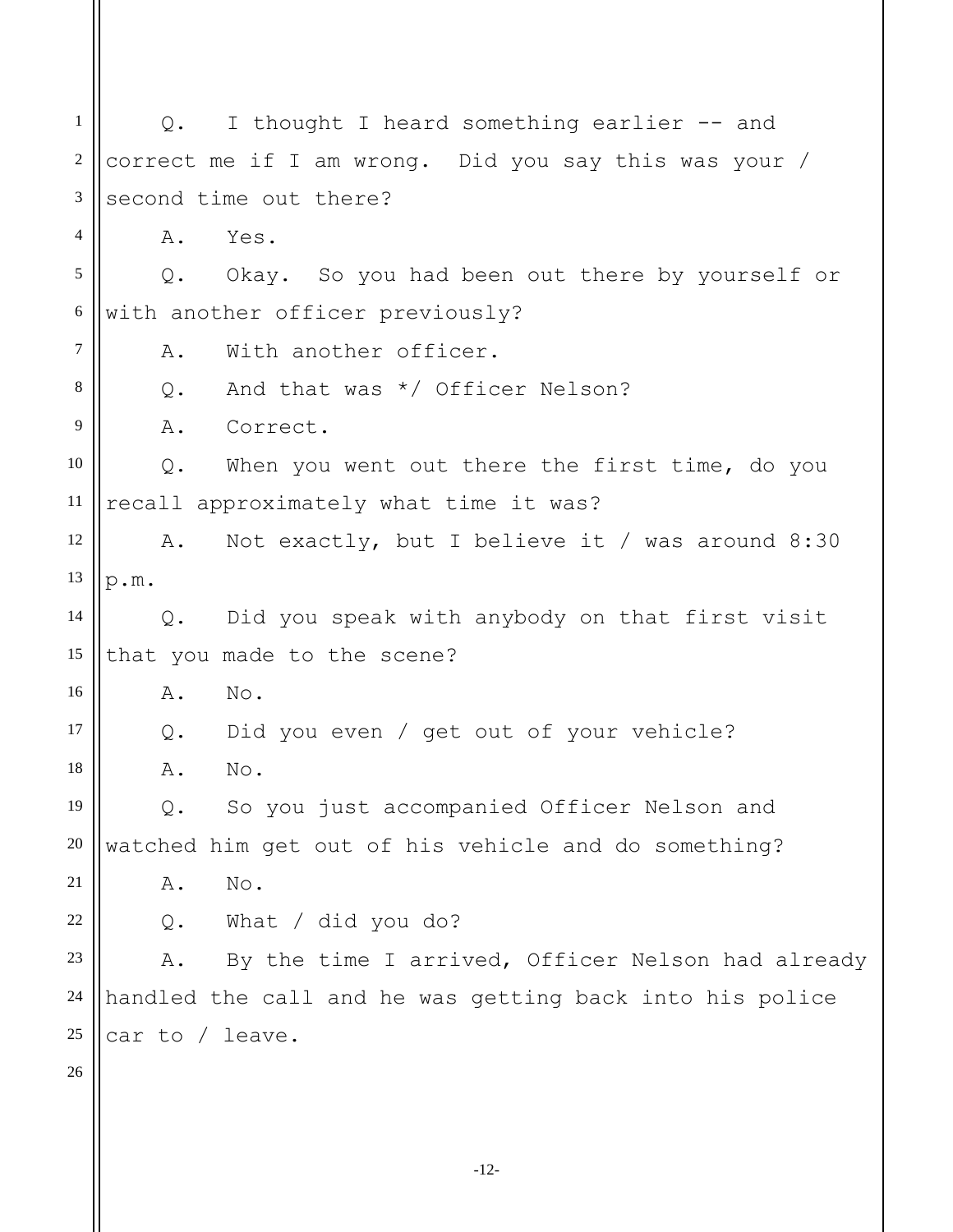1 2 3 4 5 6 7 8 9 10 11 12 13 14 15 16 17 18 19 20 21 22 23 24 25 26 Q. Now, you showed up the second time and you see Officer Palmer speaking to another male, right? A. Yes. Q. And it appears to you that / it was a heated exchange; is that right? A. It looked like it was a tense situation. Q. Did you go to assist your fellow officer in / his dealings with this person? A. I immediately went and positioned myself between them and the advancing crowd. Q. Okay. So then you walked past Officer Palmer, / right? A. Yes. Q. What was Officer Palmer doing with the defendant as you walked by him? A. It looked like he was trying to speak to him. \*/ Q. Did the defendant have handcuffs on at that time? A. No. Q. Okay. When you first observed the two men speaking to each other, where were they / in relationship to the police car? A. I would say they were close to the left front bumper. Q. So then as you get out of your / vehicle and approach, you observe the two gentlemen walk to the rear of the police car, right?

-13-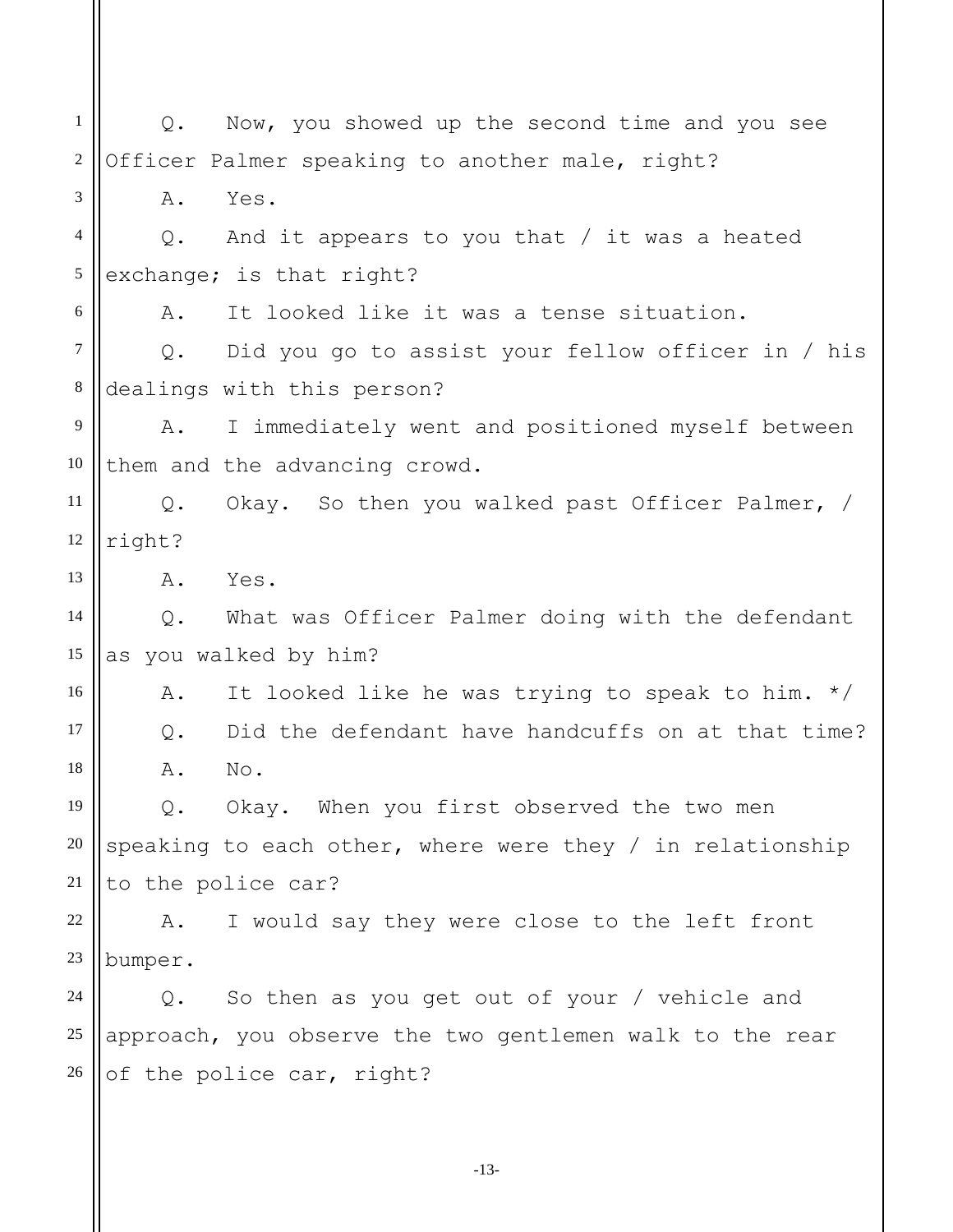A. That's correct.

1

2 3 4 5 6 7 8 9 10 11 12 13 14 15 16 17 18 19 20 21 22 23 24 25 26 Q. Does it appear to you that / my client is complying with the officer's directions by walking towards the rear of the vehicle? MS. HOWARD: Objection. Calls for speculation. THE COURT: Sustained. Q. BY MS. HAYES: Did you detect any / actions by my client that would indicate to you he was intentionally not complying with the officer by walking to the rear of the vehicle? / MS. HOWARD: Objection. Calls for speculation. THE COURT: Overruled. You may answer. THE WITNESS: No, I did not. Q. BY MS. HAYES: So Officer Palmer and my client are now near the rear door or / near the rear quarter panel, right? A. Yes. Q. Are the doors to the vehicle open or closed? A. They are all closed at that time. Q. And there / is a crowd in front of you, correct? A. Yes. Q. Do you recall a pregnant female being there in front of you? A. I do. Q. And do \*/ you recall that pregnant female asking you what was happening?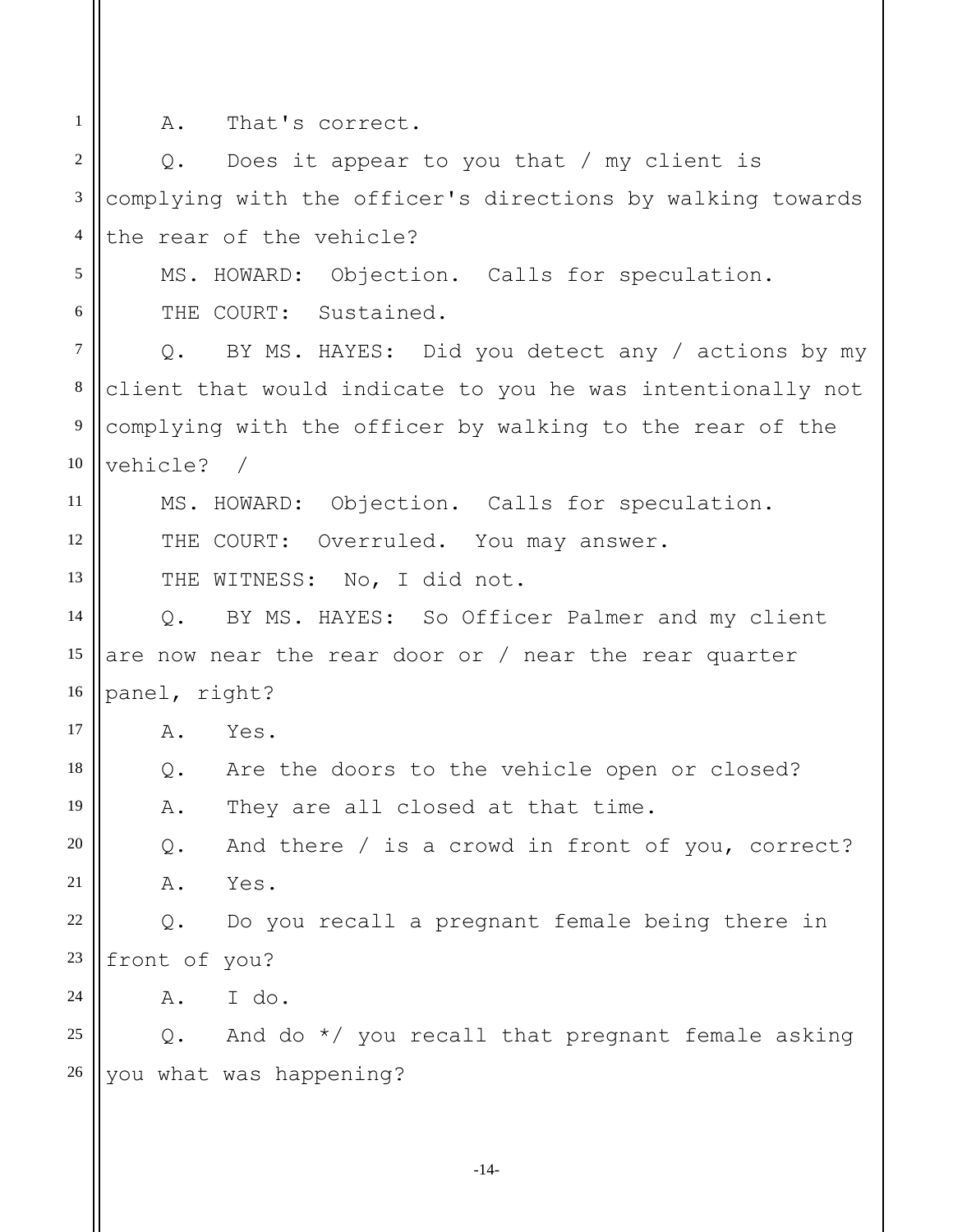A. Yes.

1

2 3 4 5 6 7 8 9 10 11 12 13 14 15 16 17 18 19 20 21 22 23 24 25 26 MS. HOWARD: Objection. Relevance. THE COURT: Overruled. Next question, please. Q. BY MS. HAYES: Next to that pregnant female was a man / named Sam Lucas, right? A. I don't know if he was next to her at that time. Q. Let me rephrase it. Sam Lucas is standing close / to the female, at least within a few people from her, right? MS. HOWARD: Objection. Relevance. THE COURT: Overruled. THE WITNESS: I don't know where Mr. Lucas was standing at that / time. Q. BY MS. HAYES: How many people were directly in front of you as you were attempting to move the crowd back? A. Well, there were over 50 people / at the party. Q. I am asking about people that were immediately in front of you at that time. A. I would say five to seven. Q. Of / those five to seven people that are directly in front of you, did you recognize any of them from any previous contacts you possibly had / with them? A. No, I did not. Q. Directly in front of you there was a man who's later identified to you as Sam Lucas; is that / correct?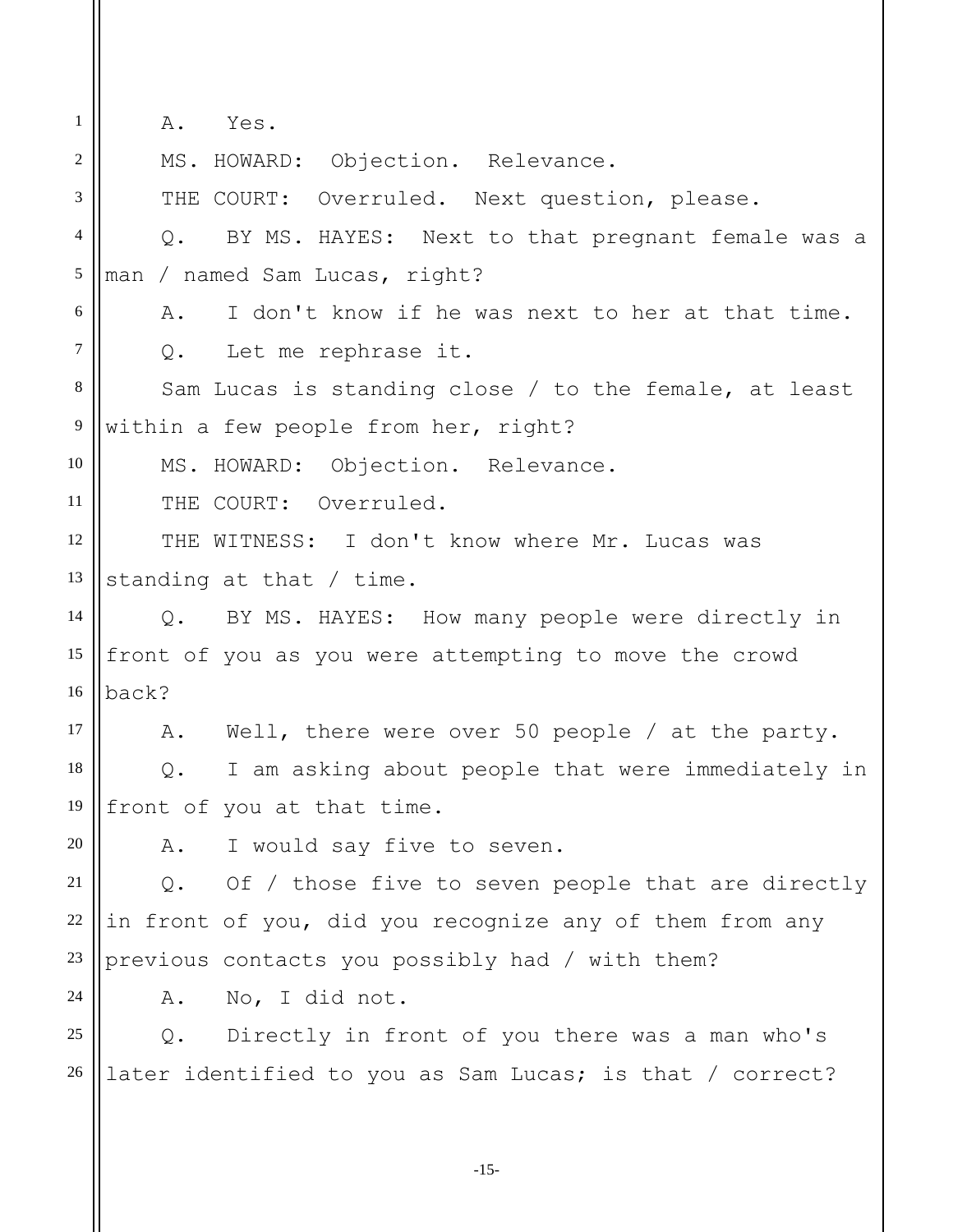1 2 3 4 5 6 7 8 9 10 11 12 13 14 15 16 17 18 19 20 21 22 23 24 25 26 MS. HOWARD: Objection. Lacks foundation. THE COURT: Overruled. THE WITNESS: I don't believe it was at that time. Q. BY MS. HAYES: At some point do you see him there directly in front of \*/ you? A. At some point. Q. Okay. That was the point when he came up to inquire what was happening and then you kicked your leg up / at him, correct? MS. HOWARD: Objection. Lacks foundation. THE COURT: Overruled. THE WITNESS: I don't recall kicking my leg out at him, no. Q. BY MS. HAYES: Do you recall kicking your leg out at / anyone while you were positioned between the police vehicle and the residence? A. No, ma'am. Q. Do you recall placing your baton on the stomach of the / woman who was pregnant? A. Let me be clear. I know I did not do that. Q. Do you know for sure? MS. HOWARD: Objection. Argumentative, your Honor. THE COURT: Sustained. / Q. BY MS. HAYES: You were giving commands to the crowd; is that correct? A. Definitely.

-16-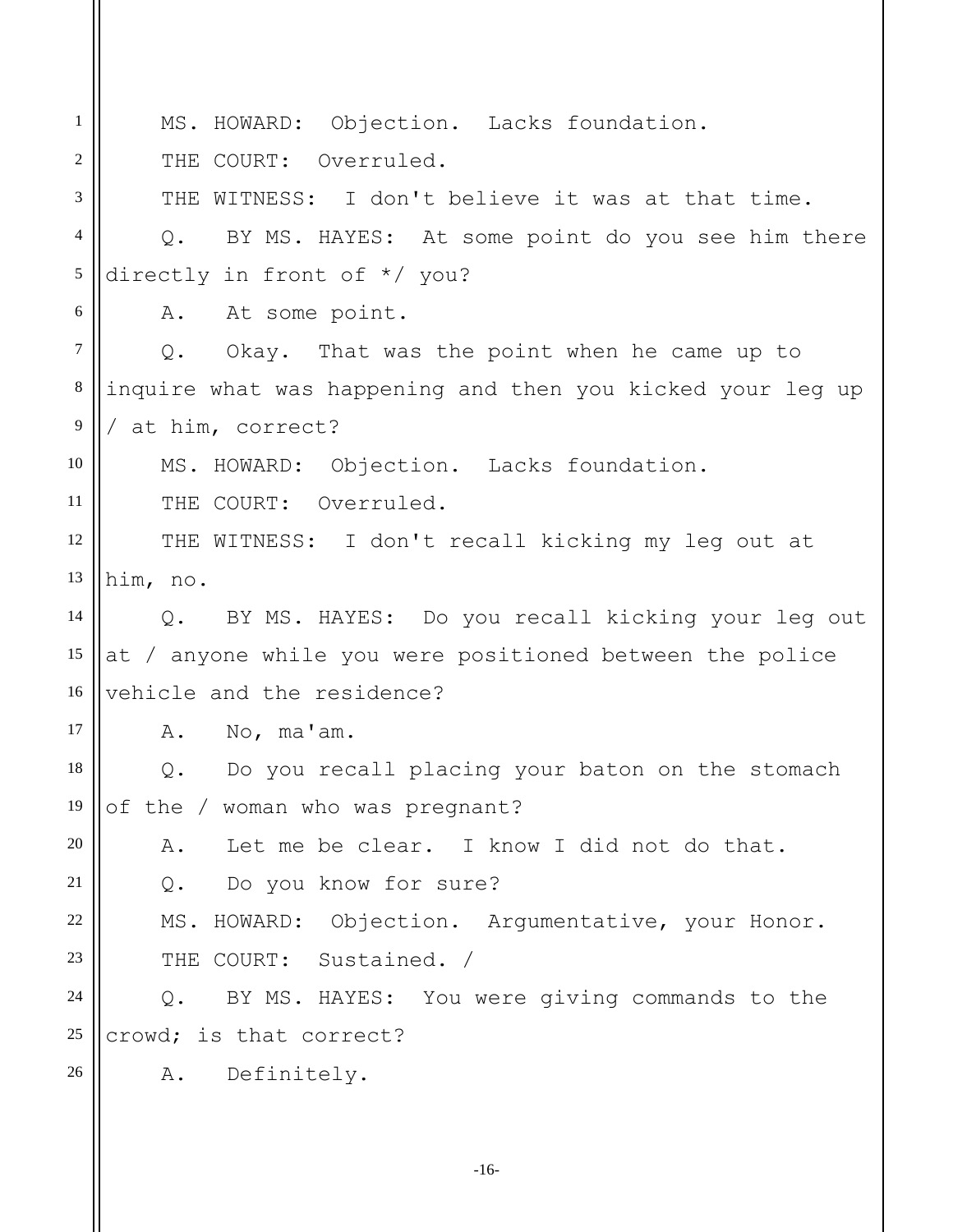1 2 3 4 5 6 7 8 9 10 11 12 13 14 15 16 17 18 19 20 21 22 23 24 25 26 Q. During that time you were doing that, did you ever hear anyone else also / addressing the crowd? A. All the officers were directing the crowd to get back to the residence and go inside. Q. Did you hear any of the / people directly in front of you tell the crowd to get in the house? A. You mean people from the crowd? Q. Yes. Were any of them / assisting you in trying to manage the other people? A. Absolutely not. There was a distinct line, and it was the police on one side and \*/ the partygoers on the other. Q. Your testimony is at no time did Sam Lucas address the crowd and direct them back to the house? A. That / is my testimony, yes. Q. Are you saying it did not happen or you didn't hear it? MS. HOWARD: Objection. The witness has answered the question. It is / asked and answered, your Honor. THE COURT: Sustained. Let's move on. Q. BY MS. HAYES: Are you aware that there was a video made of the events of that evening? A. That's / what I have been told. Q. In looking at this still picture from the video, do you recognize yourself in that photo?

-17-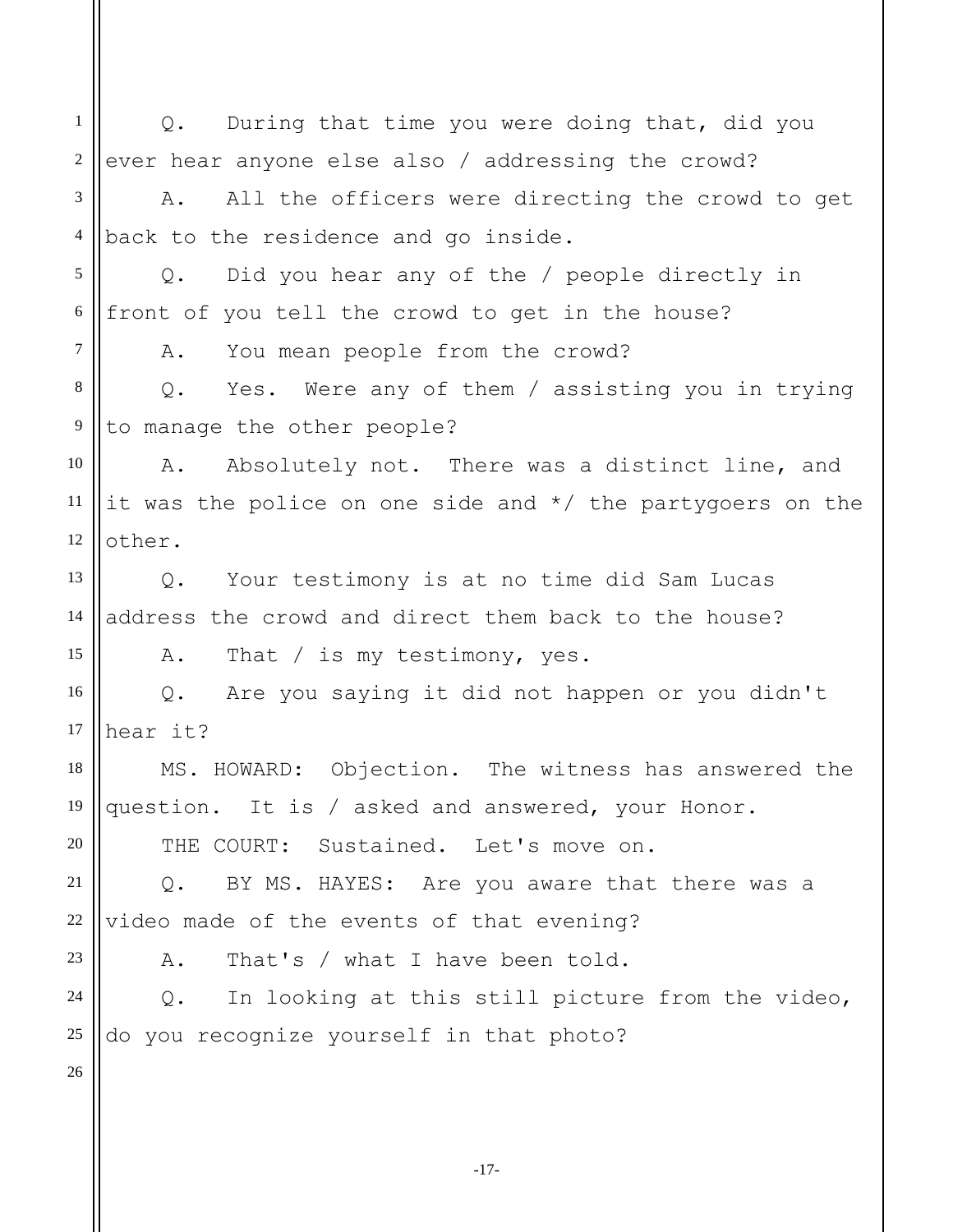1 2 3 4 5 6 7 8 9 10 11 12 13 14 15 16 17 18 19 20 21 22 23 24 25 26 A. The photo quality is / not the best, but I believe this is me here by the driveway. MS. HAYES: Nothing further. THE COURT: Redirect. MS. HOWARD: Yes, your Honor. THE COURT: Proceed. REDIRECT EXAMINATION Q. BY MS. HOWARD: You testified a few minutes / ago that at some point you realized that you had been encircled by a crowd. Do you recall that testimony? A. Yes. Q. Had you personally been / pushed before or after that happened? A. The pushing was both before and after that. Q. Could you estimate the number of times that you were pushed? / A. I'm not sure of the exact number. Q. I know there was a lot going on. Just as an estimate, could you -- MS. HAYES: Your Honor, I object. \*/ Counsel is testifying and giving her opinion instead of just asking a question. THE COURT: Let's just ask the next question, please. Q. BY MS. HOWARD: Could you estimate the number / of times you were personally pushed during this incident before any arrests were made?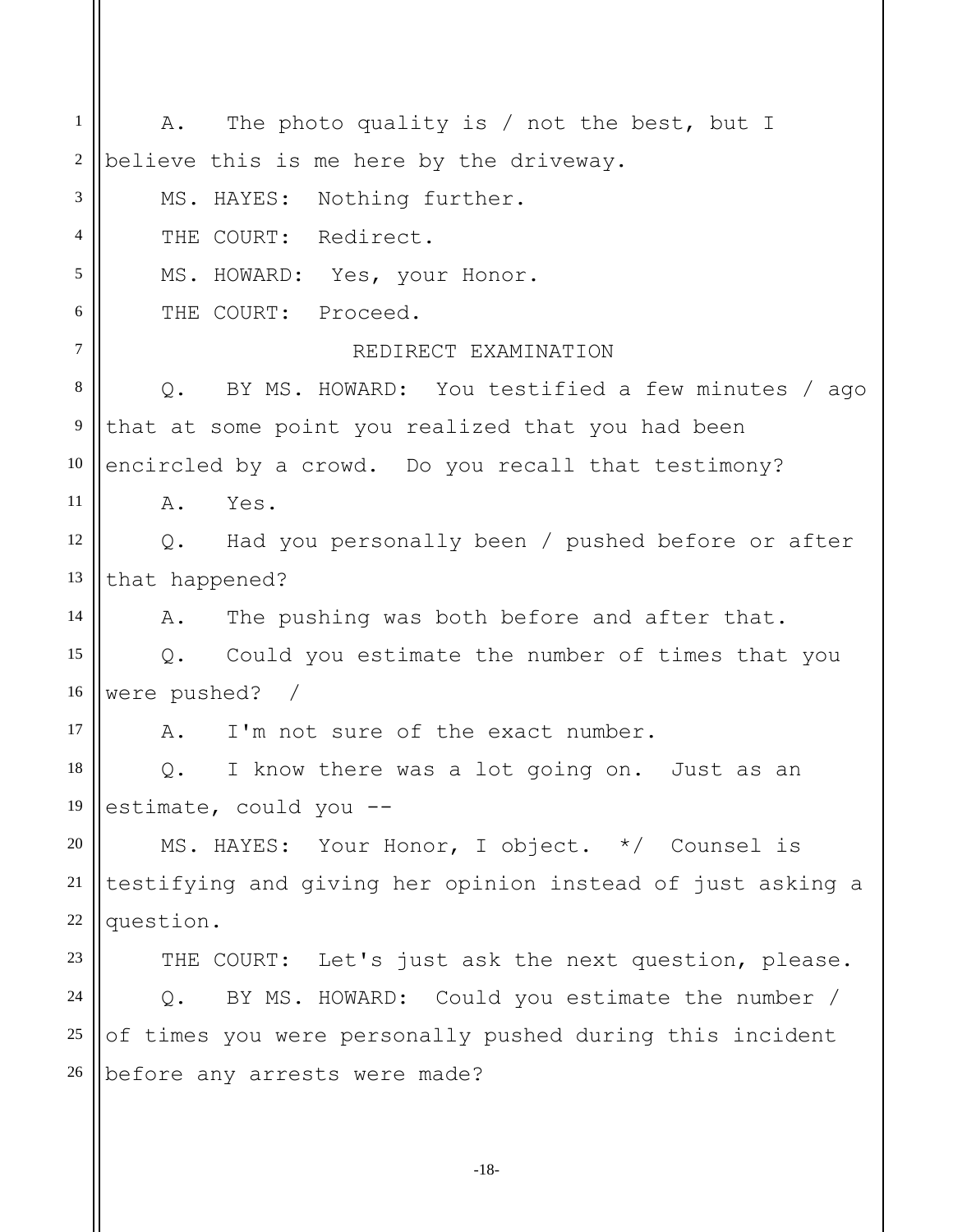1 2 3 4 5 6 7 8 9 10 11 12 13 14 15 16 17 18 19 20 21 22 23 24 25 26 A. I know it was three times from one man alone. And / then the pushing that came from the whole crowd moving forward. Q. Were you ever knocked off your feet, or did you ever lose your balance? / A. The three from the one man were forceful, but I was able to maintain my position. Q. Did you ever see Officer Palmer lose his footing / and fall down? A. No, I didn't. I don't believe we had any police officers down on that call. Q. From the time you initially arrived on / scene to the time you realized you were encircled, how much time elapsed? A. I would say maybe about --Q. Let me interrupt you. If you don't / know, that is the answer. It is perfectly okay to say you don't remember. We don't want you to guess. A. There was a lot going / on in a very short time, and I really can't give an estimate. MS. HOWARD: Nothing further. THE COURT: Recross. MS. HAYES: No questions. THE COURT: I am going to excuse this officer.\*/  $-000-$